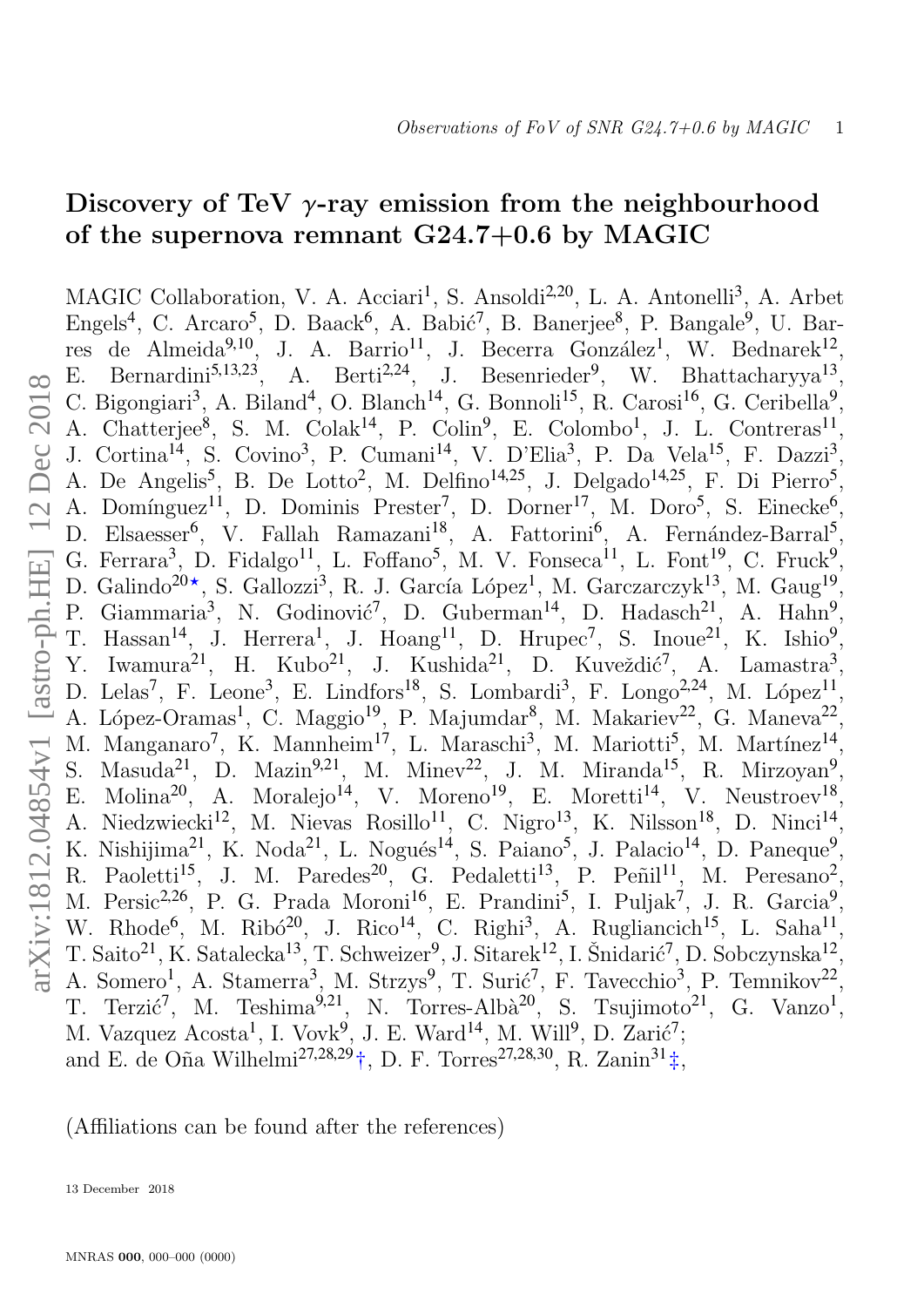#### ABSTRACT

SNR G24.7+0.6 is a 9.5 kyrs radio and  $\gamma$ -ray supernova remnant evolving in a dense medium. In the GeV regime, SNR G24.7+0.6 (3FHL J1834.1–0706e/FGES J1834.1– 0706) shows a hard spectral index (Γ∼2) up to 200 GeV, which makes it a good candidate to be observed with Cherenkov telescopes such as MAGIC. We observed the field of view of SNR G24.7+0.6 with the MAGIC telescopes for a total of 31 hours. We detect very high energy γ-ray emission from an extended source located 0.34◦ away from the center of the radio SNR. The new source, named MAGIC J1835–069 is detected up to 5 TeV, and its spectrum is well-represented by a power-law function with spectral index of  $2.74 \pm 0.08$ . The complexity of the region makes the identification of the origin of the very-high energy emission difficult, however the spectral agreement with the LAT source and overlapping position at less than  $1.5\sigma$  point to a common origin. We analysed 8 years of Fermi-LAT data to extend the spectrum of the source down to 60 MeV. Fermi-LAT and MAGIC spectra overlap within errors and the global broad band spectrum is described by a power-law with exponential cutoff at  $1.9 \pm 0.5$  TeV. The detected  $\gamma$ -ray emission can be interpreted as the results of proton-proton interaction between the supernova and the CO-rich surrounding.

Key words: acceleration of particles – cosmic rays – ISM:supernova remnants – ISM: clouds – gamma-rays: general

### 1 INTRODUCTION

Composite supernova remnants (SNRs) are known to accelerate particles to very high energies (VHE), up to hundreds of TeV or beyond [\(Albert et al.](#page-7-0) [2007;](#page-7-0) Aleksić et al. [2012\)](#page-7-1), in their expanding shocks and/or the relativistic wind surrounding the left-over, energetic pulsar. Both leptonic and hadronic non-thermal mechanisms produce γ-ray emission that extends from a few hundreds of MeV to tens of TeV. This radiation can be generated by the interaction of relativistic electrons scattering off low-energy photon fields, and/or by pion production and decay from direct inelastic collisions of ultrarelativistic protons with target protons of the interstellar medium [\(S. Longair](#page-7-2) [1992\)](#page-7-2).

SNR G24.7+0.6 is a  $0.5^{\circ} \times 0.25^{\circ}$  center-filled SNR lo-<br>d at a distance of  $\approx 5$  kpc (Beich et al. 1984; Leaby cated at a distance of ∼5 kpc [\(Reich et al.](#page-7-3) [1984;](#page-7-3) [Leahy](#page-7-4) [1989\)](#page-7-4). It was discovered at radio frequencies as a couple of incomplete shells centered at  $RA<sub>12000</sub> = 278.57°$  and DEC<sub>J2000</sub> =  $-7.09^{\circ}$ , and a linearly polarized central core with a flat radio spectrum of  $\alpha = -0.17$  [\(Reich et al.](#page-7-3) [1984\)](#page-7-3), indicating the presence of a central pulsar wind nebula (PWN) powered by an undetected pulsar. With an estimated age of 9.5 kyrs [\(Leahy](#page-7-4) [1989\)](#page-7-4) it belongs to the class of middle-aged SNRs interacting with molecular clouds (MC) as suggested by observations in the infrared (IR) energy band and by the detection of  ${}^{13}$ CO J=1-0 line at 110 GHz (Galactic Ring Survey, [Jackson et al.](#page-7-5) [2006\)](#page-7-5). [Petriella et al.](#page-7-6) [\(2008,](#page-7-6) [2012\)](#page-7-7) discovered several molecular structures, including a molecular arm extending into the center of the SNR and two clouds bordering the remnant. An observation using VLA also revealed several ultracompact H II regions within the SNR. The presence of many young stellar objects in the interaction region between the SNR and the MC [\(Petriella et al.](#page-7-8) [2010\)](#page-7-8) also suggests that the large activity related to the SN in the region might be triggering stellar formation.

† ‡

In X-rays, the SNR was observed with the Einstein Observatory. Although not included in the Einstein catalog of SNRs [\(Seward](#page-7-9) [1990\)](#page-7-9), [Leahy](#page-7-4) [\(1989\)](#page-7-4) derived a flux over the entire SNR region of  $(3.9 \pm 0.9) \times 10^{-13}$  erg cm<sup>-2</sup> s<sup>-1</sup>.<br>The same data viold an upper limit (III) to a differential The same data yield an upper limit (UL) to a differential flux under the assumption of a point source  $\left\langle \langle 2^{\prime} \right\rangle$  diameter) and extended (circle of 8' radius) emission of  $\lt 1 \times 10^{-12}$  erg cm<sup>-2</sup> s<sup>-1</sup> respectively  $10^{-12}$  erg cm<sup>-2</sup> s<sup>-1</sup> and <  $3 \times 10^{-12}$  erg cm<sup>-2</sup> s<sup>-1</sup>, respectively. No pulsar or PWN has been found yet, although an attempt was done with XMM -Newton (OBS. ID:0301880301, PI: O. Kargaltsev). Unfortunately, a strong flare in the field of view (FoV) affected the observation, reducing the useful exposure to only 3.5 ks and limiting the sensitivity of the observations.

At GeV energies, Fermi-LAT [\(Atwood et al.](#page-7-10) [2009\)](#page-7-10) proved to be efficient in detecting SNRs [\(Acero et al.](#page-7-11) [2015,](#page-7-11) [2016;](#page-7-12) [Ackermann et al.](#page-7-13) [2016\)](#page-7-13). Above 100 MeV, two populations of SNRs seem to be emerging: a population of young, X-ray bright, SNRs [\(Abdo et al.](#page-7-14) [2011;](#page-7-14) [Tanaka et al.](#page-7-15) [2011\)](#page-7-15) and a second one including evolved GeV-bright SNRs, interacting with MCs [\(Reichardt et al.](#page-7-16) [2012;](#page-7-16) [Abdo et al.](#page-7-17) [2010\)](#page-7-17). SNR G24.7+0.6 belongs to the latter group. Although initially associated with the pointlike source 3FGL J1833.9– 0711, SNR G24.7+0.6 appears in the first Fermi SNR cata-log [\(Acero et al.](#page-7-12) [2016\)](#page-7-12) as an extended source (TS<sub>ext</sub> = 24.89) with a gaussian morphology of radius  $0.25° \pm 0.04°$   $\text{stat} \pm 0.12°$ <br>contered at P A reses = 278 60° +0.03°  $\pm 0.1°$  and DEC reses centered at  $\text{RA}_{J2000} = 278.60^{\circ} \pm 0.03^{\circ}_{\text{stat}} \pm 0.1^{\circ}_{\text{sys}}$  and  $\text{DEC}_{J2000} = -7.17^{\circ} \pm 0.03^{\circ}_{\text{stat}} \pm 0.03^{\circ}$ . The *Fermi* LAT extension is com- $-7.17° \pm 0.03^{\circ}_{stat} \pm 0.03^{\circ}_{sys}$ . The *Fermi*-LAT extension is com-<br>patible with the radio size, but offset by 0.08° towards the patible with the radio size, but offset by  $0.08°$  towards the star forming region  $C24.73+0.69$ . Its extension at energies star-forming region G24.73+0.69. Its extension at energies larger than 10 GeV was confirmed by the presence of the SNR in both the catalog of extended sources in the Galactic plane (FGES, [Ackermann et al.](#page-7-18) [\(2017\)](#page-7-18)) and the third catalog of hard *Fermi*-LAT sources (3FHL, [Ajello et al.](#page-7-19)  $(2017)$ ). SNR G24.7+0.6 has been, in fact, identified with FGES J1834.1–0706 and 3FHL J1834.1–0706e. The 3FHL tag confirms the hard spectral nature of the source, thus a potential VHE  $\gamma$ -ray emitter. The spectral results of the sources identified with the SNR G24.7+0.6 are all compati-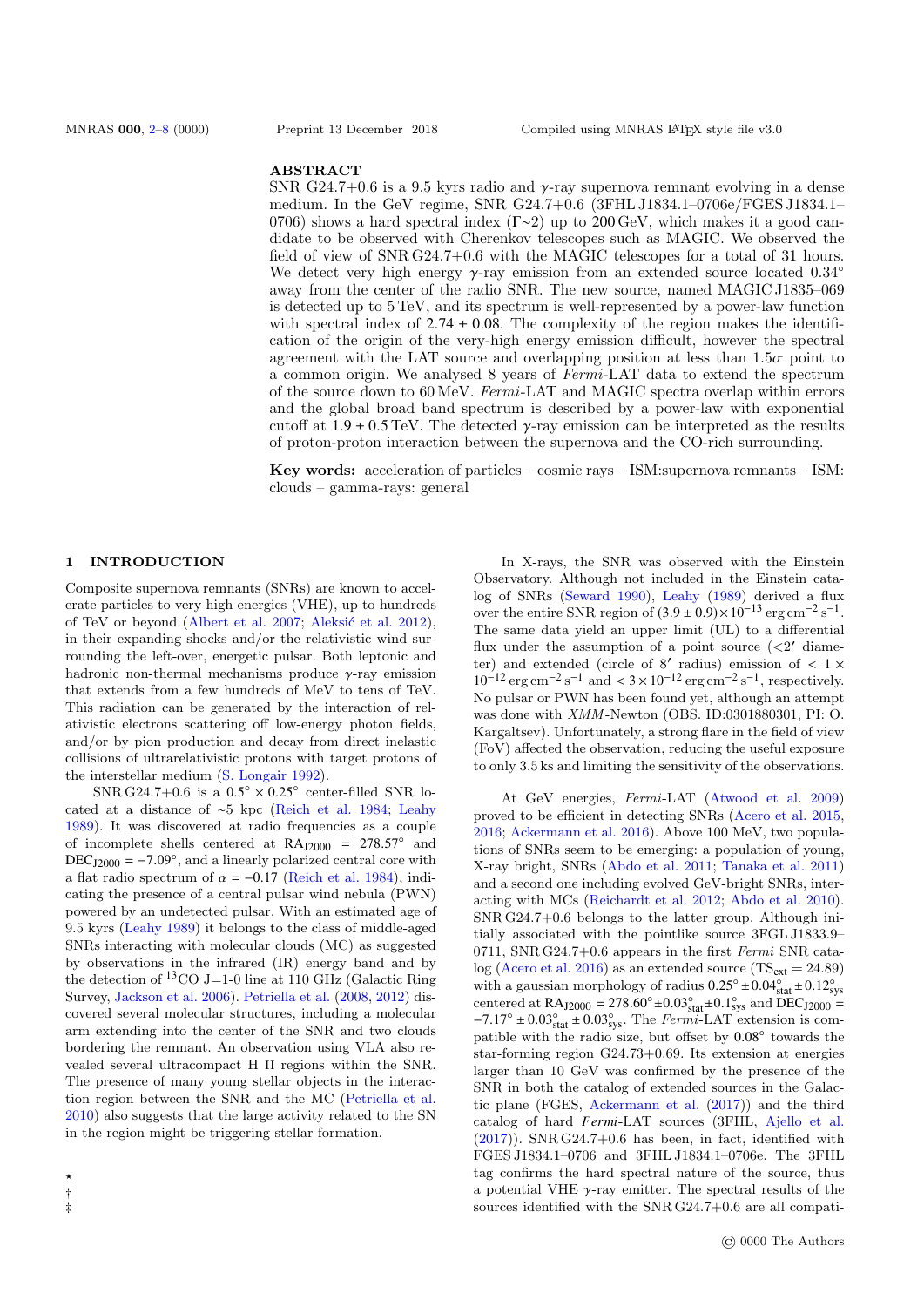ble within each other showing that the energy spectrum is well-represented with a power-law function of index <sup>2</sup>.2. We take as reference from now on the spectral results in the FGES catalog [\(Ackermann et al.](#page-7-18) [2017\)](#page-7-18): a photon index of  $2.28 \pm 0.14$  and an integral flux from 10 GeV to 2 TeV of  $(5.37 \pm 0.66) \times 10^{-10}$  erg cm<sup>-2</sup> s<sup>-1</sup>.<br>Above a 500 GoV the regio

Above ∼500 GeV, the region was covered by the H.E.S.S. Galactic Plane Survey (HGPS, [Deil et al.](#page-7-20) [2015\)](#page-7-20). The HGPS shows a large and bright source, dubbed HESS J1837–069 [\(Aharonian et al.](#page-7-21) [2005,](#page-7-21) [2006\)](#page-7-22), located  $0.9^{\circ}$ <br>sway (at RArses = 279.41° and DECress =  $-6.95^{\circ}$ ) from away (at RA<sub>J2000</sub> = 279.41<sup>°</sup> and DEC<sub>J2000</sub> =  $-6.95°$ ) from<br>SNR  $G24.7+0.6$  HESS  $11837-060$  has an elliptical oxten SNR G24.7+0.6. HESS J1837–069 has an elliptical extension of  $0.12° \pm 0.02°$  and  $0.05° \pm 0.02°$  (with an orienta-<br>tion angle of the semi-major axis of  $\omega = 149° \pm 10°$  countion angle of the semi-major axis of  $\omega = 149° \pm 10°$  coun-<br>terclockwise with respect to the positive Galactic latitude terclockwise with respect to the positive Galactic latitude axis) at energies above 200 GeV. The power-law spectrum of HESS J1837–069 exhibits a photon index of  $2.27 \pm 0.06$  and an integral flux above 200 GeV of  $(30.4 \pm 1.6) \times 10^{-12}$  cm<sup>-2</sup>s<sup>-1</sup>.<br>HESS 11837–069 has been classified as a PWNe associated HESS J1837–069 has been classified as a PWNe, associated to the pulsar PSR J1838–065 (or AX J1838.0–0655) [\(Got](#page-7-23)[thelf & Halpern](#page-7-23) [2008\)](#page-7-23). Deeper observations of the region around HESS J1837–069 [\(Marandon et al.](#page-7-24) [2008\)](#page-7-24) led to a more detailed morphological analysis resulting in a new position of HESS J1837–069 offset  $0.05^\circ$  from the initial report<br>at  $R\Delta_{\text{reco}} = 279.37^\circ \pm 0.008^\circ$  and DEC reses = -6.92°  $\pm 0.008^\circ$ at RA<sub>12000</sub> = 279.37° ±0.008° and DEC<sub>12000</sub> =  $-6.92^{\circ} \pm 0.008^{\circ}$ with a size of  $0.22° \pm 0.01°$ . These observations also revealed<br>a second source located to the South of HESS 11837–069 a second source located to the South of HESS J1837–069, when considering the International Celestial Reference System (ICRS). No official name was attributed to this potential new source. However, no significant emission from the SNR G24.7+0.6 region was claimed. Recent results from the new HGPS [\(H.E.S.S. Collaboration et al.](#page-7-25) [2018\)](#page-7-25) characterise the region of HESS J1837–069 as a superposition of three Gaussian sources with a total extension of  $0.36° \pm 0.03°$ .<br>This region of the sky was also covered by HAWC at en-This region of the sky was also covered by HAWC at energies above 1 TeV. The second HAWC catalog [\(Abeysekara](#page-7-26) [et al.](#page-7-26) [2017\)](#page-7-26) shows a  $15\sigma$ -excess compatible with the position of HESS J1837–069 after <sup>1</sup>.<sup>5</sup> year observation time.

In this paper, we study the interesting region centered around SNR G24.7+0.6 with Fermi-LAT in the energy range between 60 MeV and 500 GeV. We also explore with the MAGIC telescopes the region around it to investigate the spectral behaviour above 150 GeV in order to constrain the emission region observed by Fermi-LAT around the SNR.

# 2 OBSERVATIONS AND DATA ANALYSIS

# 2.1 Fermi-LAT

We analysed ∼8 years of data spanning from 4 August 2008 to 13 June 2016 with energies between 60 MeV and 500 GeV. The dataset was analysed using  $Fermipy^1$  $Fermipy^1$  v0.13.3: a set of python programmed tools that automatise the PASS8 anal-ysis with the Fermi Science Tools<sup>[2](#page-2-1)</sup>. The CLEAN event class was chosen for this analysis since the source is shown to be extended [\(Acero et al.](#page-7-12) [2016\)](#page-7-12). In addition, it benefits from a lower background above 3 GeV with respect to the

SOURCE event class. We used P8R2\_CLEAN\_V6 instrument response function (IRF). This IRF is divided into three event types, FRONT/BACK, PSF and EDISP. For the analysis presented here we used the PSF partition which guarantees the best quality of the reconstructed direction. This PSF partition is subdivided into four quartiles increasing in quality from PSF0 to PSF3, each of which with its zenith angle cut to reduce the background from the Earth limb. Thus photons with zenith angles larger than 70, 75, 85 and 90 for PSFs ranging from the worst to the best were excluded. The analysis of the four quartiles was performed independently and combined in later stages of the analysis by means of a joint likelihood fit.<sup>[3](#page-2-2)</sup>

We performed a maximum likelihood analysis in a circular region of 20° radius centered on the radio source position  $\text{RA}_{J2000} = 278.57^\circ$ ;  $\text{DEC}_{J2000} = -7.09^\circ$ , this region<br>will be referred as the region of interest (BOI). The emiswill be referred as the region of interest (ROI). The emission model for our ROI includes the LAT sources listed in the third LAT catalog (3FGL, [Acero et al.](#page-7-11) [2015\)](#page-7-11) within a region of  $30°$  radius around SNR G24.7+0.6 and the diffuse  $\gamma$ -ray background models; the Galactic diffuse emission modelled by  $all\_iem_v06$ .fits and the isotropic component by  $iso\_PSR2$  CLEAN V6 PSFX v06.txt (where X identifies the number of the PSF quartile), including the instrumental background and the extragalactic radiation. Sources lying within  $4°$  from the source of interest were fit with all their spectral parameters left free. For sources between  $4°$  and  $7°$ and the Galactic diffuse and isotropic components, only the normalisation parameters were allowed to vary. All the spectral parameters for sources located farther than  $7^{\circ}$  from the source of study remained fixed in the maximum likelihood fit.

Due to strong contamination from diffuse emission in the Galactic plane at low energies and the large PSF, both mainly below 1 GeV, in order to study the morphology of the source we performed a specific analysis to the LAT data above  $1 \text{ GeV}$  in a  $8^\circ \times 8^\circ$  region centered on the SNR G24.7+0.6 radio position. Given that our source of interest might be associated with two 3FGL sources (3FGL J1834.6–0659 and 3FGL J1833.9–0711), which are tagged as 'confused', meaning that they can arise from a wrongly modeled background or a confused source pile-up, we removed them from the model to study in more detail the residual map. We found that replacing these sources with a single point-like source (we called it FGES J1834.1–0706 as in [Ackermann et al.](#page-7-18) [2017\)](#page-7-18) located at the radio position increases the likelihood value. We performed a localisation procedure<sup>[4](#page-2-3)</sup> within a region of  $3^{\circ} \times 3^{\circ}$  to determine the correct position of FGES J1834.1–0706 and we tested for a possible extended morphology modeling our source with a Gaussian function rather than a point-like source. Assuming a powerlaw spectral shape with spectral index -2, we performed an iterative likelihood fit for values of the source extension<sup>[5](#page-2-4)</sup> ranging from  $0.01^\circ$  to  $1.01^\circ$  with a step of  $0.1^\circ$ .

To obtain the spectral energy distribution, we split the 60 MeV–500 GeV energy range into 10 logarithmically spaced bins. Each spectral point has at least a TS value

<span id="page-2-0"></span><sup>1</sup> http://fermipy.readthedocs.io/en/latest/

<span id="page-2-1"></span><sup>2</sup> https://fermi.gsfc.nasa.gov/ssc/data/analysis/documentation/

<span id="page-2-2"></span><sup>3</sup> http://fermipy.readthedocs.io/en/latest/fitting.html

<span id="page-2-3"></span><sup>4</sup> http://fermipy.readthedocs.io/en/latest/advanced/localization.html

<span id="page-2-4"></span><sup>5</sup> http://fermipy.readthedocs.io/en/latest/advanced/extension.html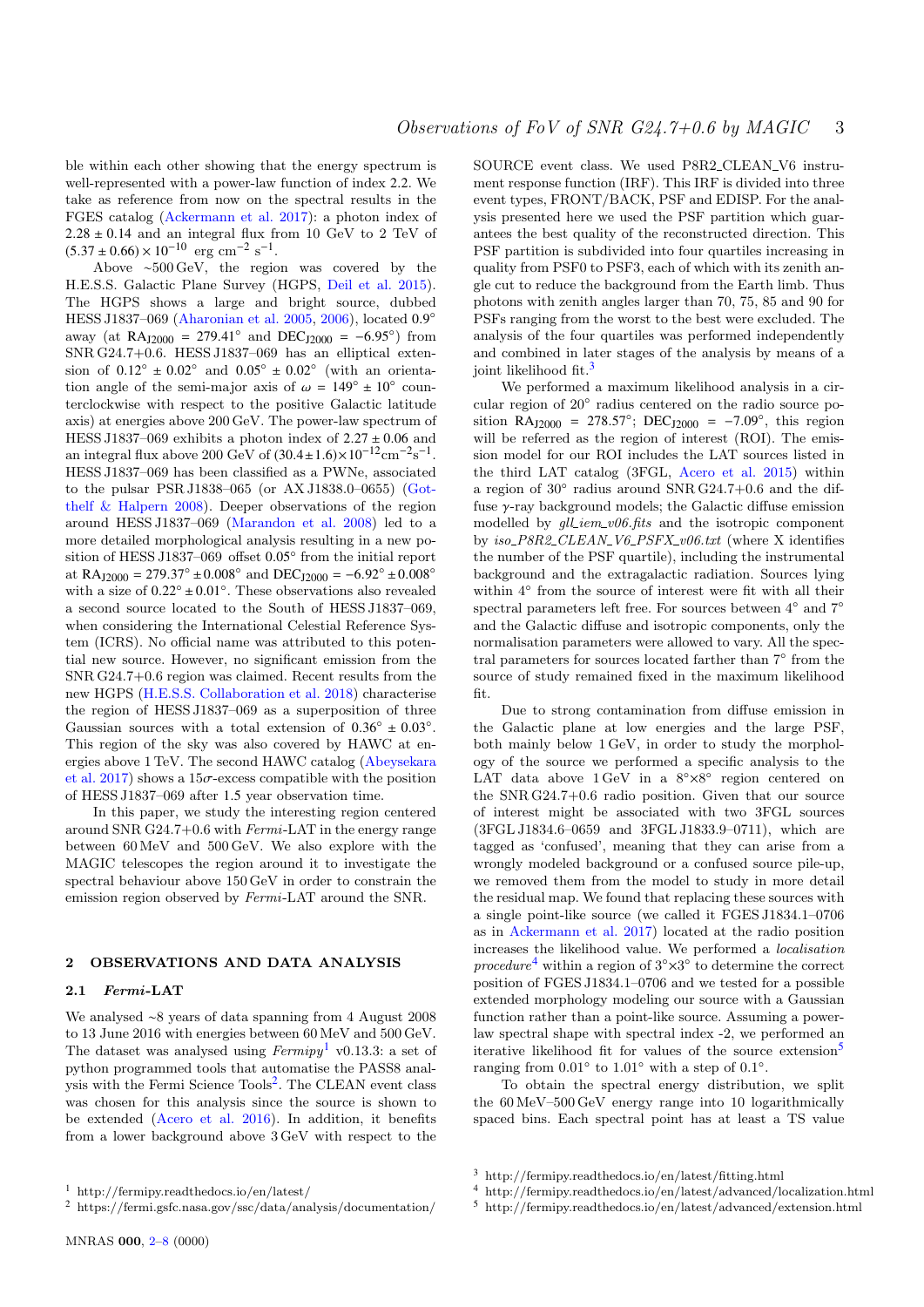greater than or equal to 4, otherwise 95% confidence level (CL) flux ULs were computed.

# 2.2 MAGIC telescopes

The VHE  $\gamma$ -ray observations of SNR G24.7+0.6 were performed using the MAGIC telescopes. MAGIC observed SNR G24.7+0.6 between April 5th and August 29th, 2014, for a total of 33 hours, at zenith angles between  $35°$  and 50◦ , yielding an analysis energy threshold of ∼200 GeV. The observations were performed in wobble-mode [\(Fomin et al.](#page-7-27) [1994\)](#page-7-27) at four symmetrical positions 0.4◦ away from the source, so that the background can be estimated simultaneously. After quality cuts, which account for hardware problems, unusual background rates and reduced atmospheric transparency, 31 hours of high quality data were selected.

The analysis of the MAGIC data was performed using the standard MAGIC Analysis and Reconstruction Software, MARS [\(Moralejo et al.](#page-7-28) [2010;](#page-7-28) [Zanin et al.](#page-7-29) [2013\)](#page-7-29). In particular, we derived On-maps of  $\gamma$ -like events based on their arrival directions in sky coordinates. ON-maps need a reliable background determination in order to minimize the contribution of hadronic cosmic rays surviving data selection cuts. To reconstruct the background maps from wobble observations we use the Exclusion Map technique implemented in SkyPrism [\(Vovk et al.](#page-7-30) [2018\)](#page-7-30). The Exclusion Map technique allows to estimate the background with no need of prior knowledge of the position of the source under evaluation while we exclude from the computation regions containing known sources. ON and Background maps are used as input files for a two-dimensional maximum likelihood fit of the source model that is performed using the Sherpa package [\(Doe et al.](#page-7-31) [2007;](#page-7-31) [Freeman et al.](#page-7-32) [2001\)](#page-7-32). Specifically, the source model is constructed and optimized by using an iterative method in a likelihood approach. First, a single Gaussian-shaped source is added to a model containing only the isotropic background. Different positions and extensions of the source are evaluated and the values maximising the likelihood value are assigned to the source. A second Gaussian-shaped source is added to the model and the same procedure is executed; positions and extensions for both sources are re-calculated. These two nested models are compared through their maximum likelihood fit value. Additional Gaussian-shaped sources are iteratively introduced to the model until the maximum likelihood fit is no longer improved. Given the complexity of the region, together with the drop in the sensitivity of MAGIC when one moves away from the center, only symmetric gaussian-type sources could be tested. For the spectral analysis of the best-fit model obtained, we performed an additional one-dimensional maximum likelihood fit using SkyPrism.

# 3 RESULTS

The obtained MAGIC significance skymap, shown in Figure [1](#page-4-0) (left panel) in the ICRS coordinate system, shows significant extended emission at energies larger than 200 GeV. The two-dimensional likelihood morphological analysis led to the detection of three distinct sources:

• The brightest source is identified with HESS J1837–069

[\(Aharonian et al.](#page-7-22) [2006;](#page-7-22) [Marandon et al.](#page-7-24) [2008\)](#page-7-24). It presents an extended morphology characterized by a symmetric Gaussian of  $0.23° \pm 0.01°$  size centered at RA $J_2000=279.26° \pm 0.02°$ <br>and DEC resears  $-6.99° \pm 0.01°$ . This emission is also as and  $DEC_{J2000} = -6.99° \pm 0.01°$ . This emission is also as-<br>societed with the extended source EGFS 11836.5–0652 in sociated with the extended source FGES J1836.5–0652 in the Fermi-LAT catalog of extended sources in the Galactic plane.

• The excess to the South from HESS J1837–069 is significantly detected with a peak significance of  $8.2\sigma$ . We added a new point-like source in our morphological model of the region to account for this excess. The two-sources model is favoured with respect to the one-single-source one at  $7.7\sigma$ level. This new source is well-fit with a Gaussian shape with an extension of  $0.08° \pm 0.05°$  centered at RA<sub>J2000</sub> = <br>279.34° + 0.14° and DEC reses = -7.28° + 0.24°. The compari- $279.34° \pm 0.14°$  and  $DEC<sub>J2000</sub> = -7.28° \pm 0.24°$ . The comparison between a model describing the source as point like and son between a model describing the source as point like and a model treating the source as a Gaussian results in a ∆TS of 23 or <sup>∼</sup>5σ, favouring the second model to describe the total emission. Spatially coincident with the hotspot reported in [Marandon et al.](#page-7-24) [\(2008\)](#page-7-24), we named it MAGIC J1837–073 since no name was officially previously attributed to it. This source is also coincident with 3FGL J1837.6–0717 reported in the Third Catalog of Fermi-LAT sources [\(Acero et al.](#page-7-11) [2015\)](#page-7-11).

• The third significant source (with a peak significance of  $11.0\sigma$ ) is, for the first time, detected at VHE, and it is named MAGIC J1835-069. The source is resolved at a level of  $13.5\sigma$ when adding it to the global fit. It is significantly extended and well modelled by a Gaussian of  $0.21° \pm 0.05°$  centered<br>at RApses = 278.86°  $\pm$  0.23° and DECpass = -6.94°  $\pm$  0.05° at  $\text{RA}_{J2000} = 278.86° \pm 0.23°$  and  $\text{DEC}_{J2000} = -6.94° \pm 0.05°$ .<br>The extended nature of the source is favoured at a lovel of The extended nature of the source is favoured at a level of 7.1 $\sigma$ . Its center position is offset by 0.34 $\degree$  with respect to the center of the SNR G24.7+0.6. In particular, it lies between two extended sources detected above 10 GeV by Fermi-LAT, FGES J1836.5–0652 and the FGES J1834.1– 0706, being the first associated to HESS J1837–069 and the second to the SNR G24.7+0.6.

Figure [2](#page-5-0) shows the SED obtained for the three sources with the likelihood method explained in Section 2.2 and using the above-described morphologies as extraction regions. The spectral fit parameters are summarized in Table [1.](#page-4-1) The differential energy spectrum of HESS J1837–069 is well represented by a power-law function with a photon index of  $2.29 \pm 0.04$  and an integral flux above 200 GeV of  $(7.2 \pm 0.3) \times 10^{-11}$  erg cm<sup>-2</sup> s<sup>-1</sup>. The spectrum obtained<br>is compatible within statistical errors with those measured is compatible within statistical errors with those measured by H.E.S.S.,  $2.27 \pm 0.06$  in [Aharonian et al.](#page-7-22) [\(2006\)](#page-7-22) and  $2.34 \pm 0.04$  in [Marandon et al.](#page-7-24) [\(2008\)](#page-7-24). For MAGIC J1837– 073, the best spectral fit model is a power-law with a  $2.29 \pm 0.09$  photon index and an integral flux above 200 GeV of  $(1.5 \pm 0.1) \times 10^{-11}$  erg cm<sup>-2</sup> s<sup>-1</sup>. The emission fades away above 3 TeV, and the calculated 95% CL UL at 6 TeV does not constrain any potential cut-off. Finally, the energy spectrum of MAGIC J1835–069 is best fit by a power-law function with a photon index of  $2.74 \pm 0.08$  and an integral flux above 200 GeV of  $(4.4 \pm 0.6) \times 10^{-11}$  erg cm<sup>-2</sup> s<sup>-1</sup>.<br>The results obtained with our *Fermi* LAT a

The results obtained with our Fermi-LAT analysis are in good agreement with previously published ones. Two sources are detected in the surrounding of SNR G24.7+0.6; FGES J1834.1–0706 and the counterpart of the MAGIC source MAGIC J1837–073, 3FGL J1837.6–0717. The first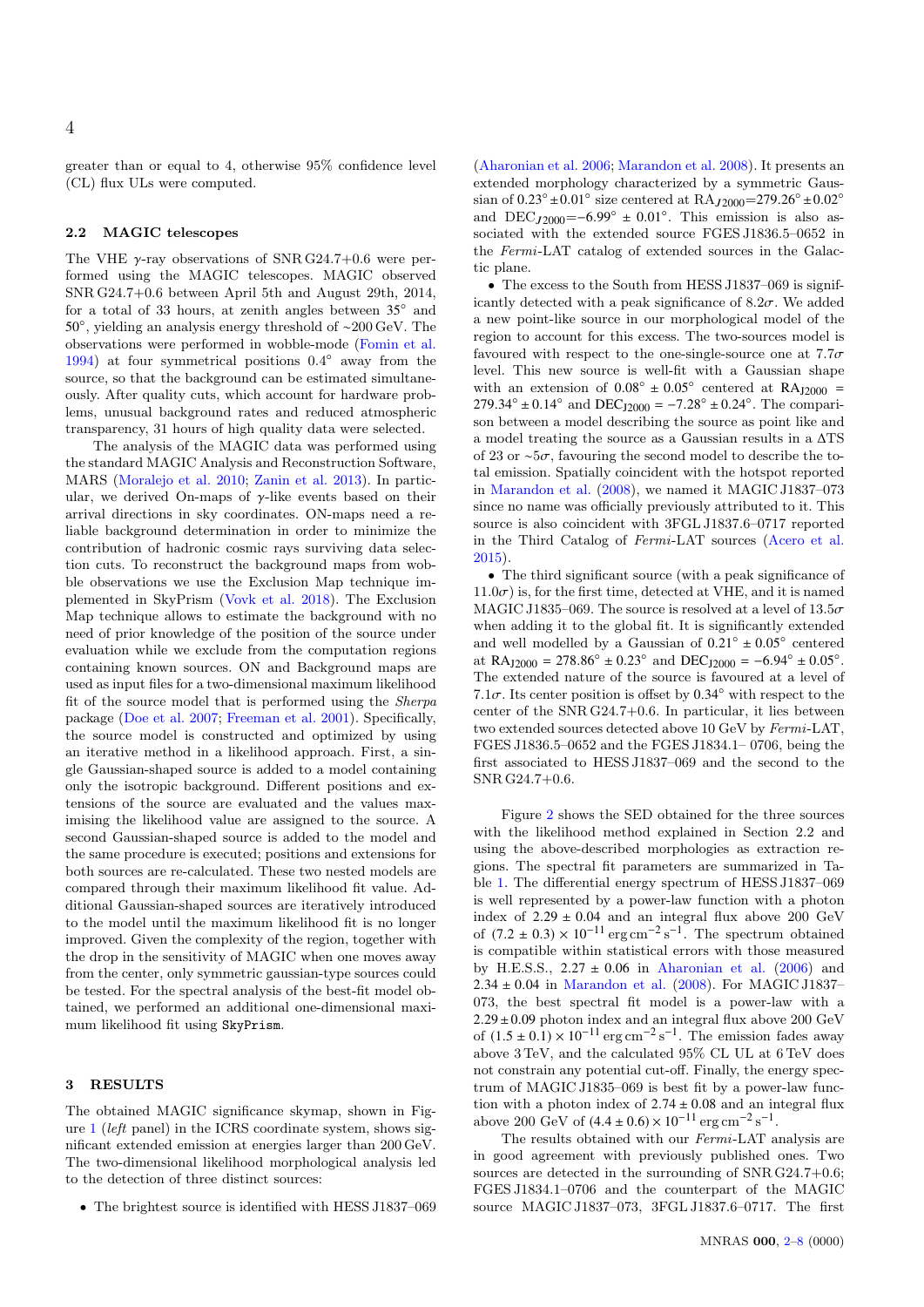

Figure 1. Left:  $2^{\circ} \times 2^{\circ}$  significance map of the region obtained with MAGIC. The extension of MAGIC J1835–069 and MAGIC J1837– 073 are represented by the thin and thick blue circles, respectively, while Fermi-LAT sources from FGES and 3FGL catalogs in the FoV are displayed by green dashed lines and a cross. The position and extension of HESS J1837–069 as measured in this work are displayed by a yellow dashed circle. The positions of the two X-ray PWN candidates in [Gotthelf & Halpern](#page-7-23) [\(2008\)](#page-7-23) are marked with black crosses. AX J1838.0–0655 is proposed as counterpart of HESS J1837–069. Right: Residual map (data-model) in counts normalised to 1 derived from MAGIC data after subtracting the emission from HESS J1837–069 and MAGIC J1837–073. Over the MAGIC map, the SNR G24.7+0.6 radio emission and <sup>13</sup>CO contours are overlaid in blue and magenta, respectively. The integrated in all velocities <sup>13</sup>CO (J=1-0) contours from the Galactic Ring Survey are selected from  $7K$  to  $13K$  in step of size 3 to emphasise the cloud spacial distribution. The yellow dashed ellipses (G25A and G25B) along with their three components represent the Fermi-LAT sources found within the region by [Katsuta et al.](#page-7-33) [\(2017\)](#page-7-33). The white cross displays the position of the OB association/cluster G25.18+0.26 identified through X-ray observation by [Katsuta et al.](#page-7-33) [\(2017\)](#page-7-33).

shows an extended Gaussian emission of  $0.24° \pm 0.01°$  central of  $R_{\text{Area}} = 278.57° \pm 0.01°$  and  $DE_{\text{Area}} = -7.19° \pm 0.01°$ tered at RA<sub>12000</sub> = 278.57°  $\pm$  0.01° and DEC<sub>12000</sub> = -7.19°  $\pm$ 0.02°, offset by 0.1° from the radio position. The significance<br>of the extension is of  $11.4\sigma$  (TS,  $= 131^6$ ). This result is in of the extension is of  $11.4\sigma$  (TS<sub>ext</sub> =  $131^6$  $131^6$ ). This result is in<br>agreement with the one published in the EGES catalog. As agreement with the one published in the FGES catalog. As stated in Section 1, we consider as reference analysis the one of the FGES catalog, thus we refer to the source found in our analysis as FGES J1834.1– 0706.

The energy spectra obtained with our Fermi-LAT analysis from 60 MeV to 500 GeV for FGES J1834.1– 0706 and MAGIC J1837–073 are represented in Figure [2.](#page-5-0) MAGIC J1837–073, for which we used the morphology derived in the MAGIC analysis, exhibits a power-law spectrum with a photon index of  $\Gamma = (2.15 \pm 0.05)$  and a normalisation factor of  $N_0 = (3.9 \pm 0.4) \times 10^{-8} \text{ TeV}^{-1} \text{ cm}^{-2} \text{ s}^{-1}$  at the decorrelation energy of  $8 \text{ GeV}$ . The mismatch between the decorrelation energy of 8 GeV. The mismatch between the flux level obtained by the two instruments is well within the systematic uncertainties, estimated to be of the order of 15% for MAGIC. A joint  $\chi^2$  fit of MAGIC J1837–073<br>between 60 MeV and 10 TeV results in a similar powerbetween 60 MeV and 10 TeV results in a similar powerlaw of photon index  $\Gamma_{joint} = (2.12 \pm 0.02)$  with a factor of  $N_0 = (1.52 \pm 0.1) \times 10^{-12} \text{ TeV}^{-1} \text{ cm}^{-2} \text{ s}^{-1}$  at 1 TeV. On the other hand FCES 11834 1– 0706 shows a nower-law specother hand, FGES J1834.1– 0706 shows a power-law spectrum with a photon index of  $\Gamma = (2.14 \pm 0.02)$  and a normalisation factor of  $N_0 = (2.9 \pm 0.1) \times 10^{-7} \text{ TeV}^{-1} \text{ cm}^{-2} \text{ s}^{-1}$  at<br>the decorrelation energy of 5.8 GeV. In this case, the energy the decorrelation energy of 5.8 GeV. In this case, the energy spectrum of FGES J1834.1– 0706 connects smoothly with that of MAGIC J1835–069 even though the extraction regions are not exactly the same, thus suggesting that the two

<span id="page-4-1"></span><span id="page-4-0"></span>Table 1. Fitting spectral parameters of the three sources detected by MAGIC.  $\Gamma$  is the photon index, and  $F_0$  the normalisation factor at the decorrelation energy  $E_0$ .

|                 | $F_0$<br>$[{\rm TeV}^{-1} {\rm cm}^{-2} {\rm s}^{-1}]$ |                 | $E_0$<br>[TeV] |
|-----------------|--------------------------------------------------------|-----------------|----------------|
| HESS J1837-069  | $(4.4 \pm 0.2) \times 10^{-12}$                        | $2.29 \pm 0.04$ | 1.25           |
| MAGIC J1837-073 | $(1.7 \pm 0.1) \times 10^{-12}$                        | $2.29 \pm 0.09$ | 0.95           |
| MAGIC J1835-069 | $(1.4 \pm 0.2) \times 10^{-12}$                        | $2.74 \pm 0.08$ | 1.31           |

<span id="page-4-3"></span>**Table 2.** Joint  $\chi^2$  fit spectral parameters for SNR G24.7+0.6 from 60 MeV to  $\approx 10$  TeV. Photon index  $\Gamma$ , permuliation factor  $\Gamma_0$  at 60 MeV to ∼10 TeV. Photon index, Γ, normalisation factor  $F_0$  at the decorrelation energy  $E_0$  and cutoff energy are presented.

| F`o<br>$[{\rm TeV}^{-1} {\rm cm}^{-2} {\rm s}^{-1}]$               | $E_{\text{C}}$<br>[TeV] | $E_0$<br>[GeV] |
|--------------------------------------------------------------------|-------------------------|----------------|
| EPWL $(9.1 \pm 3.0) \times 10^{-10}$ $2.12 \pm 0.02$ $1.9 \pm 0.5$ |                         | 92             |

sources most likely have a common origin. Under this assumption, we performed a joint  $\chi^2$  fit between 60 MeV and 10 TeV that resulted in a power-law function with an expo 10 TeV that resulted in a power-law function with an exponential cut-off (hereafter, EPWL),  $F_0 \left(\frac{E}{E_0}\right)^{-\Gamma} e^{-\frac{E}{E_c}}$ , where  $F_0$ is the prefactor;  $E_0$  is the decorrelation energy;  $E_c$  is the cutoff energy and  $\Gamma$  is the photon index. The resulting fitting parameters are provided in Table [2.](#page-4-3)

<span id="page-4-2"></span><sup>&</sup>lt;sup>6</sup> It was calculated from  $TS_{ext} = TS_{gauss} - TS_{point}$  as stated in [Lande](#page-7-34) [et al.](#page-7-34) [\(2012\)](#page-7-34)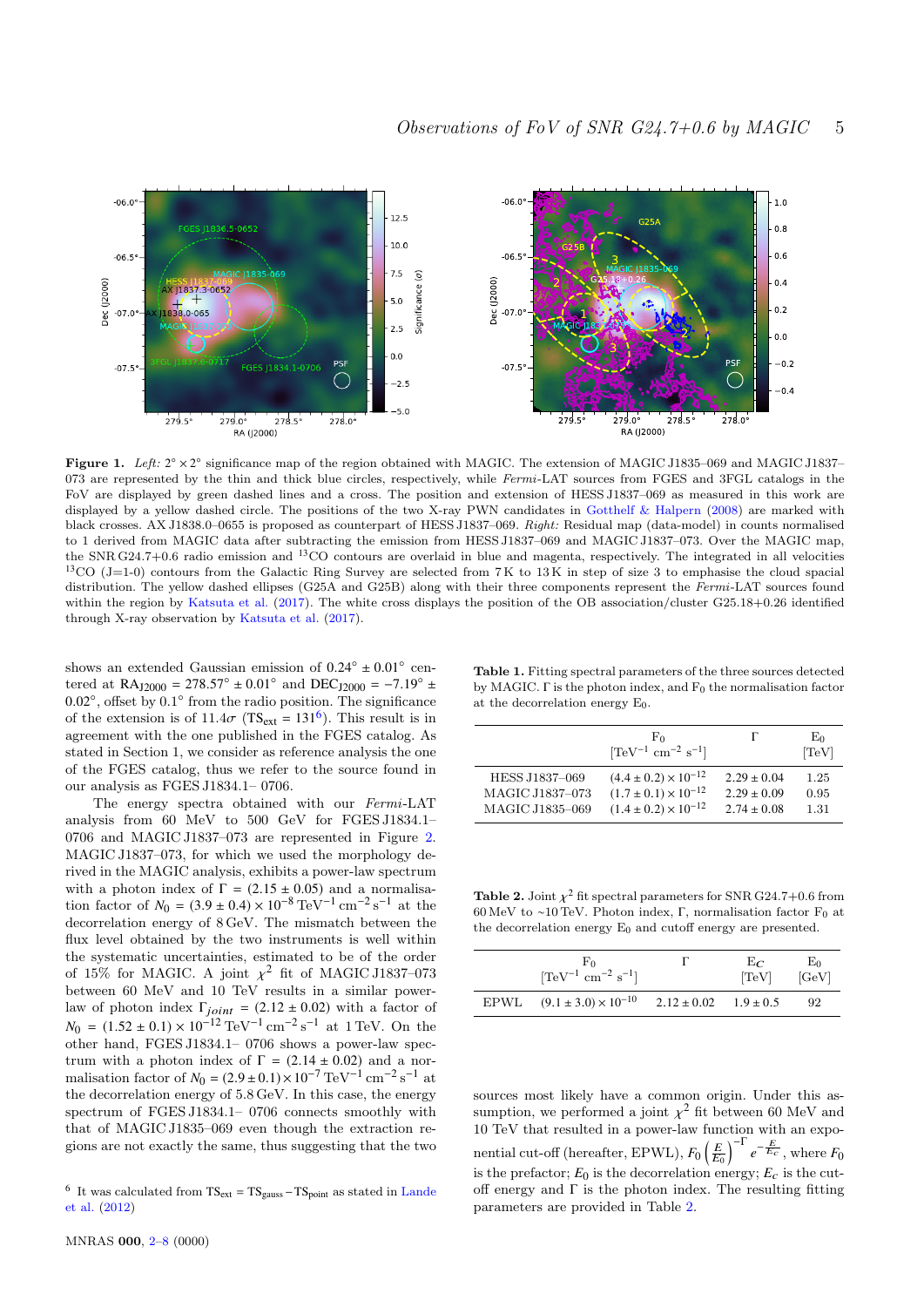

Figure 2. Left: Spectral energy distribution of FGES J1834.1–0706 (red circles) and MAGIC J1835–069 (black circles) between 60 MeV and 10 TeV obtained with the analysis described in Section 2.2. In the Fermi energy range the spectrum follows a power-law of index 2.14 while it softens in the MAGIC range to an index of 2.74. The EPWL fit for the whole energy range is represented by a blue line. Light gray bands are the statistical uncertainties. Right: Spectral energy distribution of HESS J1837–069 (black) and MAGIC J1837–073 (red), measured by MAGIC between 200 GeV and 10 TeV. Solid lines represent the power-law fits applied to each spectrum. Light shaded bands are the statistical uncertainties. The spectrum measured for MAGIC J1837–073 with Fermi-LAT along with its power-law fit is represented in dark red. Blue dashed line represents the joint  $\chi^2$  fit of MAGIC J1837–073 between 60 MeV and 10 TeV.

# 4 DISCUSSION

We observed the FoV of SNR G24.7+0.6 with the MAGIC telescopes, following the detection of a hard-spectrum source reported by the LAT collaboration [\(Ackermann et al.](#page-7-13) [2016\)](#page-7-13), coincident with the position of the remnant. The analysis of 31 hours of data using the Sherpa package on the reconstructed skymap resulted in the detection of three different sources in the MAGIC data set. The brightest one, located at  $RA<sub>J2000</sub>=279.26° ± 0.02°$  and  $DEC<sub>J2000</sub>=-6.99° ± 0.01°$ , has been previously reported by the H.E.S.S. collaboration and namedHESS J1837–069. It is classified as PWNe based on the detailed spectral-morphological study performed by the H.E.S.S. collaboration and the discovery of the associated X-ray source AX J1838.0–0655 [\(Gotthelf & Halpern](#page-7-23) [2008\)](#page-7-23). The spectral features derived by MAGIC in this region are compatible within errors with those reported by H.E.S.S.

To the South, MAGIC J1837–073, a  $\gamma$ -ray excess located <sup>0</sup>.34◦ away from HESS J1837–069 is detected at a level of 7.7 $\sigma$ . The spectrum of this source extends to low energies. The origin of this emission remains unclear, although, under a first approximation assumption of one single parent population, an hadronic scenario is most likely to explain a single power-law spectrum up to few tens of TeV. The region was subject of observations with XMM-Newton [\(Katsuta](#page-7-33) [et al.](#page-7-33) [2017\)](#page-7-33) in a search for a multi-wavelength counterpart of the GeV emission they detect (G25B in Figure [1,](#page-4-0) right panel). No PWN, SNR, or pulsar with spin-down luminosity  $> 1\times10^{34}$  erg s<sup>-1</sup> was found in the region. However, the region is rich in molecular content at velocities  $v = 45 - 65 \text{ km s}^{-1}$ . In the GeV regime, it has been postulated as possible association with a bubble identified with the stellar cluster candidate G25.18+0.26, but no sign of such connection can be derived from the TeV data. If, based on the spectral shape and the presence of molecular target, we assume an hadronic origin of the emission [\(Katsuta et al.](#page-7-33) [2017\)](#page-7-33). The total luminosity of MAGIC J1837–073 above 100 MeV will amount to  $L<sub>γ</sub> = 1.3 \times 10<sup>35</sup> \text{ erg s}^{-1}$ , for a distance of *d* = 5 kpc. This im-

<span id="page-5-0"></span>plies a total cosmic rays energy of  $W_p \approx 2.1 \times 10^{50} \text{ erg} \left( \frac{\text{cm}^{-3}}{n} \right)$ , being *n* the ambient proton density. This number is comparable to the ones found in other clusters such Westerlund 2 [\(Yang et al.](#page-7-35) [2018\)](#page-7-35) or Cygnus Cocoon [\(Ackermann et al.](#page-7-36) [2011\)](#page-7-36). Such large luminosity could be achieved by assuming a quasi-continuous injection of cosmic rays, powered by the kinetic energy released for instance in the winds of massive stars ( $\sim 1 \times 10^{38} \text{ erg s}^{-1}$ ), integrating during the cluster lifetime (typically  $\sim 1 \times 10^4$  yrs).

Finally, the statistical test performed allows to resolve MAGIC J1835–069 (RA<sub>J2000</sub> = 278.86<sup>°</sup> ± 0.23<sup>°</sup>; DEC<sub>J2000</sub> = <br>-6.94° +0.05°) from HESS 11837–069 at a 13.5 $\sigma$  layel More  $-6.94° \pm 0.05°$  from HESS J1837–069 at a 13.5 $\sigma$  level. More-<br>over the projected distance of the new  $\chi$  ray ophance over, the projected distance of the new  $\gamma$ -ray enhancement to the pulsar associated to HESS J1837–069 (for a distance of 6.6 kpc, from [Gotthelf & Halpern](#page-7-23) [\(2008\)](#page-7-23)), is more than ∼65 pc, which, if not impossible, makes the association between the two sources unlikely. MAGIC J1835– 069, however, partially overlaps with the emission detected with Fermi-LAT (see Figure [1](#page-4-0) and Figure [3](#page-6-1) for a zoom in of the region). Indeed, a new analysis presented by [Ack](#page-7-18)[ermann et al.](#page-7-18) [\(2017\)](#page-7-18) describes the complex region with three very extended sources, being the MAGIC source comprised between two sources; FGES J1836.5–0652, which includes also HESS J1837–069, and FGES J1834.1–0706 which is consistent with 3FHL J1834.1–0706e on the position of the SNR G24.7+0.6. The flux measured with MAGIC is in good agreement with the one measured by LAT, extending the spectrum from 60 MeV to 10 TeV with a spectral photon index of ∼2.74. The VHE broad band spectral shape shows a clear break in the GeV-TeV regime. This change of slope can be described by a power-law with an exponential cut-off at  $E_C = 1.9 \text{ TeV}$ . The source shows an extended morphology and it is offset 0.34◦ with respect to center of the remnant, in a region where the later seems to be blowing an IR shell. The measured offset translates onto a projected size of 30 pc at the distance of 5 kpc. The CO-rich surrounding of SNR G24.7+0.6 could be originating the detected GeV-TeV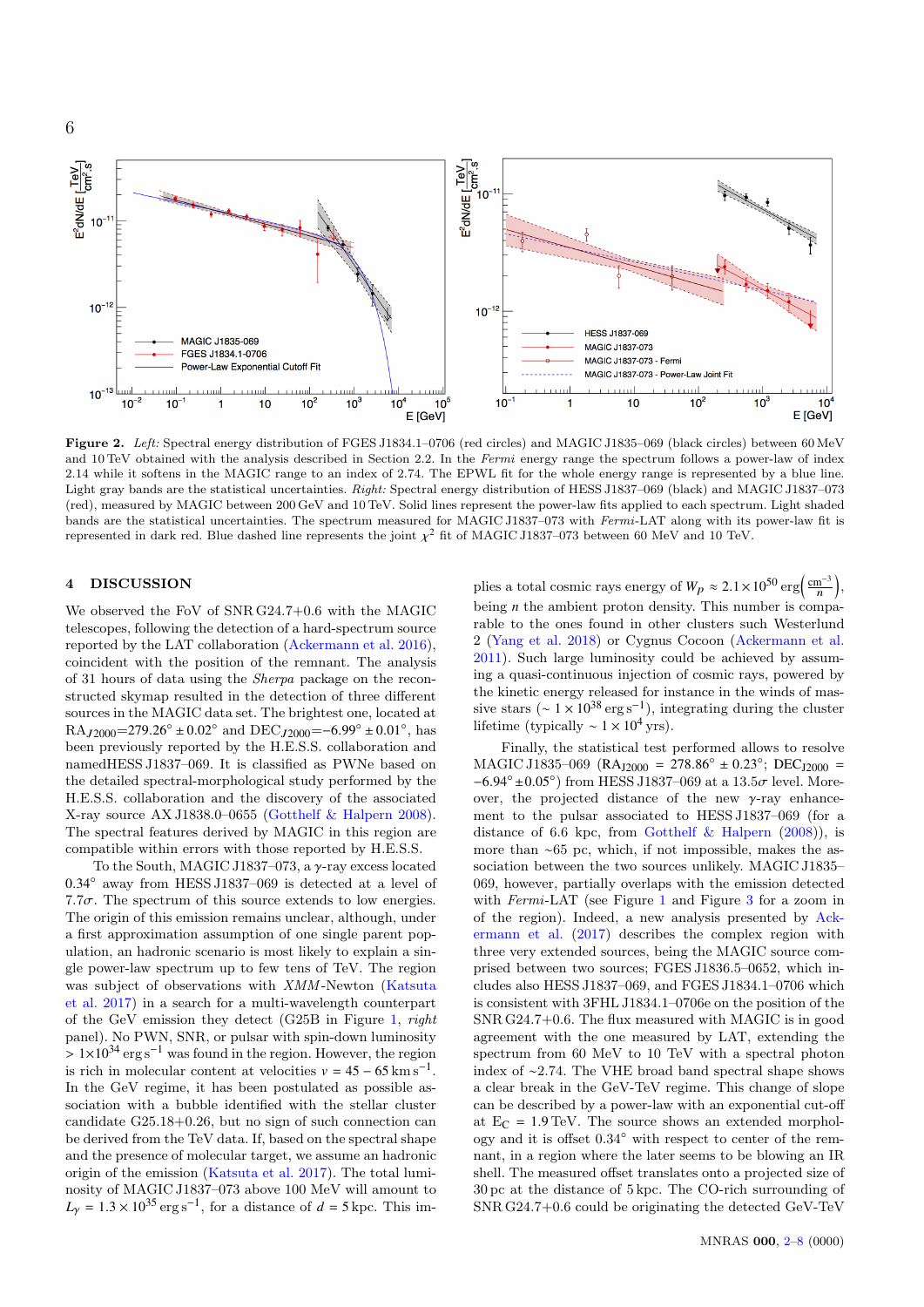

<span id="page-6-1"></span>Figure 3.  $1^\circ \times 1^\circ$  significance map of the region obtained with MAGIC. MAGIC J1835–069 is marked with a blue line. The green circles show the extension of the Fermi-LAT sources from FGES catalog. The VLA radio contours of the region are overlaid in blue, showing the extension of SNR G24.7+0.6 centered at the position of the white cross. The integrated <sup>13</sup>CO ( $J = 1 \rightarrow 0$ ) intensity contours from the Galactic Ring Survey are showed in magenta<sup>7</sup>.

emission, and the offset between the emission detected by LAT and the MAGIC source could be interpreted in terms of diffusion mechanism similar to what was proposed for IC 443 [\(Torres et al.](#page-7-37) [2008,](#page-7-37) [2010\)](#page-7-38), since the diffusion radius of runaway protons of 100 GeV could account for this distance. However the large error in the position and the complexity of the region in the GeV and TeV regime prevent further conclusions in that sense. Nevertheless, in this scenario and similarly to other evolved SNR, the VHE LAT/MAGIC combined spectrum model can be explained as a result of protonproton interaction between the cosmic rays accelerated in SNR G24.7+0.6 and those in the surrounding gas. The total luminosity above 100 GeV amounts  $L_y = 7.5 \times 10^{34} \text{ erg s}^{-1}$ ,<br>which translates to a total energotics stored in accelerated which translates to a total energetics stored in accelerated protons of  $W_p = 1.3 \times 10^{50} \text{ erg} \left( \frac{\text{cm}^{-3}}{n} \right)$ .

A second scenario involving a yet-undiscovered PWN associated to the remnant cannot be discarded. At a distance of d∼5 kpc, the separation between MAGIC J1835–069 and the position of the remnant is within the range of offsets found in VHE PWNe (see Figure 6 from [H. E. S. S. Col](#page-7-39)[laboration et al.](#page-7-39) [2018\)](#page-7-39). The corresponding surface brightness, in the energy range from 1 to 10 TeV, would be ~  $1.2 \times 10^{30} \text{ erg s}^{-1} \text{ pc}^{-2}$ . Applying the correlation found by<br>H E S S Collaboration of al. (2018) (S =  $E^{0.81\pm0.14}$ ) and [H. E. S. S. Collaboration et al.](#page-7-39) [\(2018\)](#page-7-39) (S~ E<sup>0.81±0.14</sup>), an extremely bright  $\dot{E} \sim 1.4 \times 10^{37} \text{erg s}^{-1}$  pulsar should be powering the VHE source. Both the upper and the lower limit of the spin-down luminosity (S∼  $\dot{E}^{0.\hat{6}7}$  and S∼  $\dot{E}^{0.95}$ , respectively) seem unrealistically large for not being detected either in  $\gamma$ -ray or radio. However, the strong confusion due to the several extended sources in the field limits the detection of such pulsars in the GeV regime. In addition, the extension of the PWN would exceed the SNR size, rendering this scenario unlikely if the putative PWN is connected to the SNR.

Recently, [Katsuta et al.](#page-7-33) [\(2017\)](#page-7-33) carried out a study of the  $\gamma$ -ray emission coming from the region around,  $RA<sub>12000</sub>$  =  $279.22°$  and DEC<sub>J2000</sub> =  $-7.05°$ , with the *Fermi*-LAT telescope. They found that the emission detected is divided into scope. They found that the emission detected is divided into two elliptical extended region, G25A and G25B, composed of 3 components each (see Figure [1,](#page-4-0) right panel). For G25A, all three components have the same spectral shapes while for G25B, the G25B1 component has a harder spectrum than the other two. Due to their elongated morphology and spectral similarity (similar surface brightness and hard energy spectra;  $\Gamma = (2.14 \pm 0.02)$  and  $\Gamma = (2.11 \pm 0.04)$ , respectively), they suggested that both  $\gamma$ -ray emissions are produced by the same astrophysical object. In addition, through X-ray observations of the region with XMM -Newton they found the candidate young massive OB association/cluster,  $G25.18+0.26$  (Figure [1,](#page-4-0) *right* panel). They proposed that both extended  $\nu$ -ray emissions (G25A and G25B) are associated with an star forming region driven by G25.18+0.26. Assuming the scenario proposed by [Katsuta et al.](#page-7-33) [\(2017\)](#page-7-33) in which either the accelerated particles are interacting with regions of enhanced gas density or particles are being accelerated within these regions, current TeV telescopes like MAGIC should reveal a diffuse  $\gamma$ -ray emission from the whole G25A and G25B regions. However, as seen from the maps, MAGIC only detects emission from the G25A1 component that is coincident with MAGIC J1835–069. We can conclude it is unlikely that the emission detected at VHE with MAGIC comes from the OB association/cluster G25.18+0.26 detected in X-rays.

# <span id="page-6-0"></span>5 CONCLUSIONS

MAGIC observations of the field of view of the SNR G24.7+0.6 resulted in the discovery of a new TeV source in the Galactic plane, MAGIC J1835–069, detected above ∼150 GeV. The position of MAGIC J1835–069 is compatible at  $1.5\sigma$  with the center of SNR, which is in turn associated with the Fermi source FGES J1834.1–0706. Based on the good agreement between the LAT and MAGIC spectral measurements, the two sources are likely to be associated. The link with the SNR is also plausible if one consider the diffusion radius of particles to explain the observed offset. The GeV-TeV emission observed by Fermi and MAGIC can be interpreted as cosmic rays accelerated within the remnant interacting via proton-proton collisions with the <sup>13</sup>CO surrounding medium.

A second statistically significant detection of a slightly extended  $\gamma$ -ray signal from the south of HESS J1837–069 is reported. The spectrum of the source extends to 3 TeV with no sign of an spectral break. Although the PWN scenario cannot be ruled out, this detection is believed to be produced by cosmic rays interacting with a stellar cluster. If the latter is confirmed, MAGIC J1837–073 will be part of the scarcely populated group of similar objects like Westerlund 1 and 2 or the Cygnus cocoon and may contribute to a

<sup>7</sup> obtained from [https://www.bu.edu/galacticring/new\\_data.](https://www.bu.edu/galacticring/new_data.html) [html](https://www.bu.edu/galacticring/new_data.html)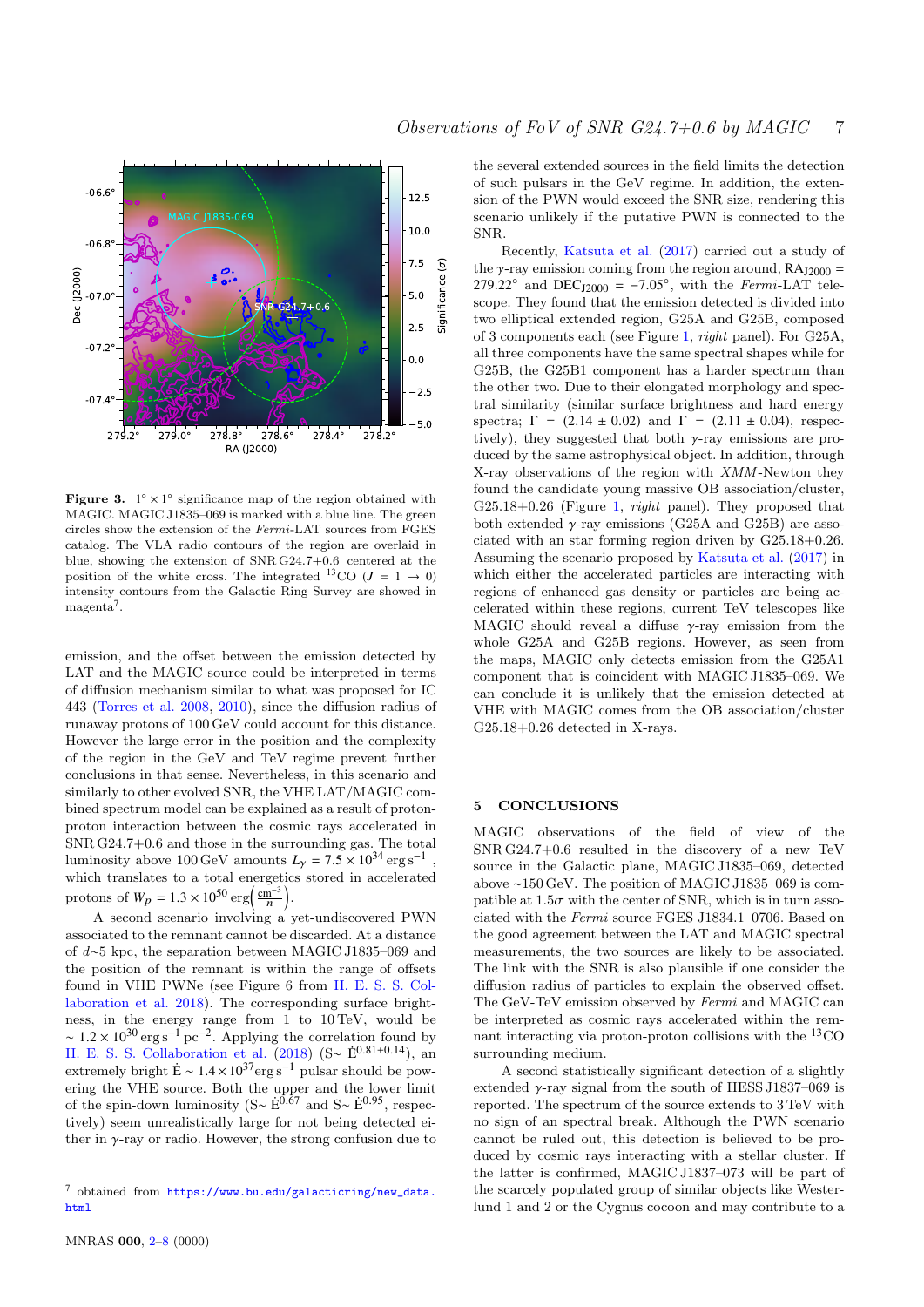better understanding of whether these objects can account for the Galactic cosmic ray flux.

### ACKNOWLEDGEMENTS

We would like to thank the Instituto de Astrofísica de Canarias for the excellent working conditions at the Observatorio del Roque de los Muchachos in La Palma. The financial support of the German BMBF and MPG, the Italian INFN and INAF, the Swiss National Fund SNF, the ERDF under the Spanish MINECO (FPA2015- 69818-P, FPA2012-36668, FPA2015-68378-P, FPA2015- 69210-C6-2-R, FPA2015-69210-C6-4-R, FPA2015-69210-C6- 6-R, AYA2015-71042-P, AYA2016-76012-C3-1-P, ESP2015- 71662-C2-2-P, CSD2009-00064), and the Japanese JSPS and MEXT is gratefully acknowledged. This work was also supported by the Spanish Centro de Excelencia "Severo Ochoa" SEV-2012-0234 and SEV-2015-0548, and Unidad de Excelencia "María de Maeztu" MDM-2014-0369, by the Croatian Science Foundation (HrZZ) Project IP-2016-06- 9782 and the University of Rijeka Project 13.12.1.3.02, by the DFG Collaborative Research Centers SFB823/C4 and SFB876/C3, the Polish National Research Centre grant UMO-2016/22/M/ST9/00382 and by the Brazilian MCTIC, CNPq and FAPERJ.

## **REFERENCES**

- <span id="page-7-17"></span>Abdo A. A., et al., 2010, [ApJ,](http://dx.doi.org/10.1088/0004-637X/712/1/459) [712, 459](http://adsabs.harvard.edu/abs/2010ApJ...712..459A)
- <span id="page-7-14"></span>Abdo A. A., et al., 2011, [ApJ,](http://dx.doi.org/10.1088/0004-637X/734/1/28) [734, 28](http://adsabs.harvard.edu/abs/2011ApJ...734...28A)
- <span id="page-7-26"></span>Abeysekara A. U., et al., 2017, [ApJ,](http://dx.doi.org/10.3847/1538-4357/aa7556) [843, 40](http://adsabs.harvard.edu/abs/2017ApJ...843...40A)
- <span id="page-7-11"></span>Acero F., et al., 2015, [ApJS,](http://dx.doi.org/10.1088/0067-0049/218/2/23) [218, 23](http://adsabs.harvard.edu/abs/2015ApJS..218...23A)
- <span id="page-7-12"></span>Acero F., et al., 2016, [ApJS,](http://dx.doi.org/10.3847/0067-0049/224/1/8) [224, 8](http://adsabs.harvard.edu/abs/2016ApJS..224....8A)
- <span id="page-7-36"></span>Ackermann M., et al., 2011, [Science,](http://dx.doi.org/10.1126/science.1210311) [334, 1103](http://adsabs.harvard.edu/abs/2011Sci...334.1103A)
- <span id="page-7-13"></span>Ackermann M., et al., 2016, [ApJS,](http://dx.doi.org/10.3847/0067-0049/222/1/5) [222, 5](http://adsabs.harvard.edu/abs/2016ApJS..222....5A)
- <span id="page-7-18"></span>Ackermann M., et al., 2017, [ApJ,](http://dx.doi.org/10.3847/1538-4357/aa775a) [843, 139](http://adsabs.harvard.edu/abs/2017ApJ...843..139A)
- <span id="page-7-21"></span>Aharonian F., et al., 2005, [Science,](http://dx.doi.org/10.1126/science.1108643) [307, 1938](http://adsabs.harvard.edu/abs/2005Sci...307.1938A)
- <span id="page-7-22"></span>Aharonian F., et al., 2006, [ApJ,](http://dx.doi.org/10.1086/498013) [636, 777](http://adsabs.harvard.edu/abs/2006ApJ...636..777A)
- <span id="page-7-19"></span>Ajello M., et al., 2017, [ApJS,](http://dx.doi.org/10.3847/1538-4365/aa8221) [232, 18](http://adsabs.harvard.edu/abs/2017ApJS..232...18A)
- <span id="page-7-0"></span>Albert J., et al., 2007, [ApJ,](http://dx.doi.org/10.1086/520957) [664, L87](http://adsabs.harvard.edu/abs/2007ApJ...664L..87A)
- <span id="page-7-1"></span>Aleksić J., et al., 2012, [A&A,](http://dx.doi.org/10.1051/0004-6361/201218846) [541, A13](http://adsabs.harvard.edu/abs/2012A%26A...541A..13A)
- <span id="page-7-10"></span>Atwood W. B., et al., 2009, [ApJ,](http://dx.doi.org/10.1088/0004-637X/697/2/1071) [697, 1071](http://adsabs.harvard.edu/abs/2009ApJ...697.1071A)
- <span id="page-7-20"></span>Deil C., Brun F., Carrigan S., Chaves R., Donath A., Gast H., Marandon V., Terrier R., 2015, in 34th International Cosmic Ray Conference (ICRC2015). p. 773
- <span id="page-7-31"></span>Doe S., et al., 2007, in Shaw R. A., Hill F., Bell D. J., eds, Astronomical Society of the Pacific Conference Series Vol. 376, Astronomical Data Analysis Software and Systems XVI. p. 543
- <span id="page-7-27"></span>Fomin V. P., Stepanian A. A., Lamb R. C., Lewis D. A., Punch M., Weekes T. C., 1994, [Astroparticle Physics,](http://dx.doi.org/10.1016/0927-6505(94)90036-1) [2, 137](http://adsabs.harvard.edu/abs/1994APh.....2..137F)
- <span id="page-7-32"></span>Freeman P., Doe S., Siemiginowska A., 2001, in Starck J.- L., Murtagh F. D., eds, Proc. SPIEVol. 4477, Astronomical Data Analysis. pp 76–87 ([arXiv:astro-ph/0108426](http://arxiv.org/abs/astro-ph/0108426)), [doi:10.1117/12.447161](http://dx.doi.org/10.1117/12.447161)
- <span id="page-7-23"></span>Gotthelf E. V., Halpern J. P., 2008, [ApJ,](http://dx.doi.org/10.1086/588779) [681, 515](http://adsabs.harvard.edu/abs/2008ApJ...681..515G)
- <span id="page-7-39"></span>H. E. S. S. Collaboration et al., 2018, [A&A,](http://dx.doi.org/10.1051/0004-6361/201629377) [612, A2](http://adsabs.harvard.edu/abs/2018A%26A...612A...2H)
- <span id="page-7-25"></span>H.E.S.S. Collaboration et al., 2018, [A&A,](http://dx.doi.org/10.1051/0004-6361/201732098) [612, A1](http://adsabs.harvard.edu/abs/2018A%26A...612A...1H)
- <span id="page-7-5"></span>Jackson J. M., et al., 2006, [ApJS,](http://dx.doi.org/10.1086/500091) [163, 145](http://adsabs.harvard.edu/abs/2006ApJS..163..145J)
- <span id="page-7-33"></span>Katsuta J., Uchiyama Y., Funk S., 2017, [ApJ,](http://dx.doi.org/10.3847/1538-4357/aa6aa3) [839, 129](http://adsabs.harvard.edu/abs/2017ApJ...839..129K)
- <span id="page-7-34"></span>Lande J., et al., 2012, [ApJ,](http://dx.doi.org/10.1088/0004-637X/756/1/5) [756, 5](http://adsabs.harvard.edu/abs/2012ApJ...756....5L)
- <span id="page-7-4"></span>Leahy D. A., 1989, A&A, [216, 193](http://adsabs.harvard.edu/abs/1989A%26A...216..193L)
- <span id="page-7-24"></span>Marandon V., Djannati-Atai A., Terrier R., Puehlhofer G., Hauser D., Schwarzburg S., Horns D., 2008, in Aharonian F. A., Hofmann W., Rieger F., eds, American Institute of

Physics Conference Series Vol. 1085, American Institute of Physics Conference Series. pp 320–323, [doi:10.1063/1.3076671](http://dx.doi.org/10.1063/1.3076671)

- <span id="page-7-28"></span>Moralejo R. A., et al., 2010, MARS: The MAGIC Analysis and Reconstruction Software, Astrophysics Source Code Library (ascl:1011.004)
- <span id="page-7-6"></span>Petriella A., Paron S., Giacani E., 2008, Boletin de la Asociacion Argentina de Astronomia La Plata Argentina, [51, 209](http://adsabs.harvard.edu/abs/2008BAAA...51..209P)
- <span id="page-7-8"></span>Petriella A., Paron S., Giacani E., 2010, Boletin de la Asociacion Argentina de Astronomia La Plata Argentina, [53, 221](http://adsabs.harvard.edu/abs/2010BAAA...53..221P)
- <span id="page-7-7"></span>Petriella A., Paron S. A., Giacani E. B., 2012, [A&A,](http://dx.doi.org/10.1051/0004-6361/201118394) [538, A14](http://adsabs.harvard.edu/abs/2012A%26A...538A..14P)
- <span id="page-7-3"></span>Reich W., Furst E., Sofue Y., 1984, A&A, [133, L4](http://adsabs.harvard.edu/abs/1984A%26A...133L...4R)
- <span id="page-7-16"></span>Reichardt I., de O˜na-Wilhelmi E., Rico J., Yang R., 2012, [A&A,](http://dx.doi.org/10.1051/0004-6361/201219947) [546, A21](http://adsabs.harvard.edu/abs/2012A%26A...546A..21R)
- <span id="page-7-2"></span>S. Longair M., 1992, High Energy Astrophysics. Cambridge University Press
- <span id="page-7-9"></span>Seward F. D., 1990, [ApJS,](http://dx.doi.org/10.1086/191489) [73, 781](http://adsabs.harvard.edu/abs/1990ApJS...73..781S)
- <span id="page-7-15"></span>Tanaka T., et al., 2011, [ApJ,](http://dx.doi.org/10.1088/2041-8205/740/2/L51) [740, L51](http://adsabs.harvard.edu/abs/2011ApJ...740L..51T)
- <span id="page-7-37"></span>Torres D. F., Rodriguez Marrero A. Y., de Cea Del Pozo E., 2008, [MNRAS,](http://dx.doi.org/10.1111/j.1745-3933.2008.00485.x) [387, L59](http://adsabs.harvard.edu/abs/2008MNRAS.387L..59T)
- <span id="page-7-38"></span>Torres D. F., Marrero A. Y. R., de Cea Del Pozo E., 2010, [MN-](http://dx.doi.org/10.1111/j.1365-2966.2010.17205.x)[RAS,](http://dx.doi.org/10.1111/j.1365-2966.2010.17205.x) [408, 1257](http://adsabs.harvard.edu/abs/2010MNRAS.408.1257T)
- <span id="page-7-30"></span>Vovk I., Strzys M., Fruck C., 2018, In preparation
- <span id="page-7-35"></span>Yang R.-z., de Oña Wilhelmi E., Aharonian F., 2018, [A&A,](http://dx.doi.org/10.1051/0004-6361/201732045) [611,](http://adsabs.harvard.edu/abs/2018A%26A...611A..77Y) [A77](http://adsabs.harvard.edu/abs/2018A%26A...611A..77Y)
- <span id="page-7-29"></span>Zanin R., Carmona E., Sitarek J., Colin P., 2013, International Cosmic Ray Conference, 1, 773

<sup>1</sup> Inst. de Astrofísica de Canarias, E-38200 La Laguna, and Universidad de La Laguna, Dpto. Astrofísica, E-38206 La Laguna, Tenerife, Spain

 $2$  Università di Udine, and INFN Trieste, I-33100 Udine, Italy

<sup>3</sup> National Institute for Astrophysics (INAF), I-00136 Rome, Italy

- <sup>4</sup> ETH Zurich, CH-8093 Zurich, Switzerland
- $^5$ Università di Padova and INFN, I-35131 Padova, Italy
- $^6$  Technische Universität Dortmund, D-44221 Dortmund, Germany
- <sup>7</sup> Croatian MAGIC Consortium: University of Rijeka, 51000 Rijeka, University of Split - FESB, 21000 Split, University of Zagreb - FER, 10000 Zagreb, University of Osijek, 31000 Osijek and Rudjer Boskovic Institute, 10000 Zagreb, Croatia.
- <sup>8</sup> Saha Institute of Nuclear Physics, HBNI, 1/AF Bidhannagar, Salt Lake, Sector-1, Kolkata 700064, India

Max-Planck-Institut für Physik, D-80805 München, Germany

 $10$  now at Centro Brasileiro de Pesquisas Físicas (CBPF), 22290-180 URCA, Rio de Janeiro (RJ), Brasil

<sup>11</sup> Unidad de Partículas y Cosmología (UPARCOS), Universidad Complutense, E-28040 Madrid, Spain

12 University of Lódź, Department of Astrophysics, PL-90236 Lódź, Poland<br> $\frac{13}{2}$  Doutsches Elekt

<sup>13</sup> Deutsches Elektronen-Synchrotron (DESY), D-15738 Zeuthen, Germany

 $^{14}$  Institut de Física d'Altes Energies (IFAE), The Barcelona Institute of Science and Technology (BIST), E-08193 Bellaterra (Barcelona), Spain

- <sup>15</sup> Università di Siena and INFN Pisa, I-53100 Siena, Italy
- <sup>16</sup> Università di Pisa, and INFN Pisa, I-56126 Pisa, Italy
- $17$  Universität Würzburg, D-97074 Würzburg, Germany

<sup>18</sup> Finnish MAGIC Consortium: Tuorla Observatory and Finnish Centre of Astronomy with ESO (FINCA), University of Turku, Vaisalantie 20, FI-21500 Piikkiö, Astronomy